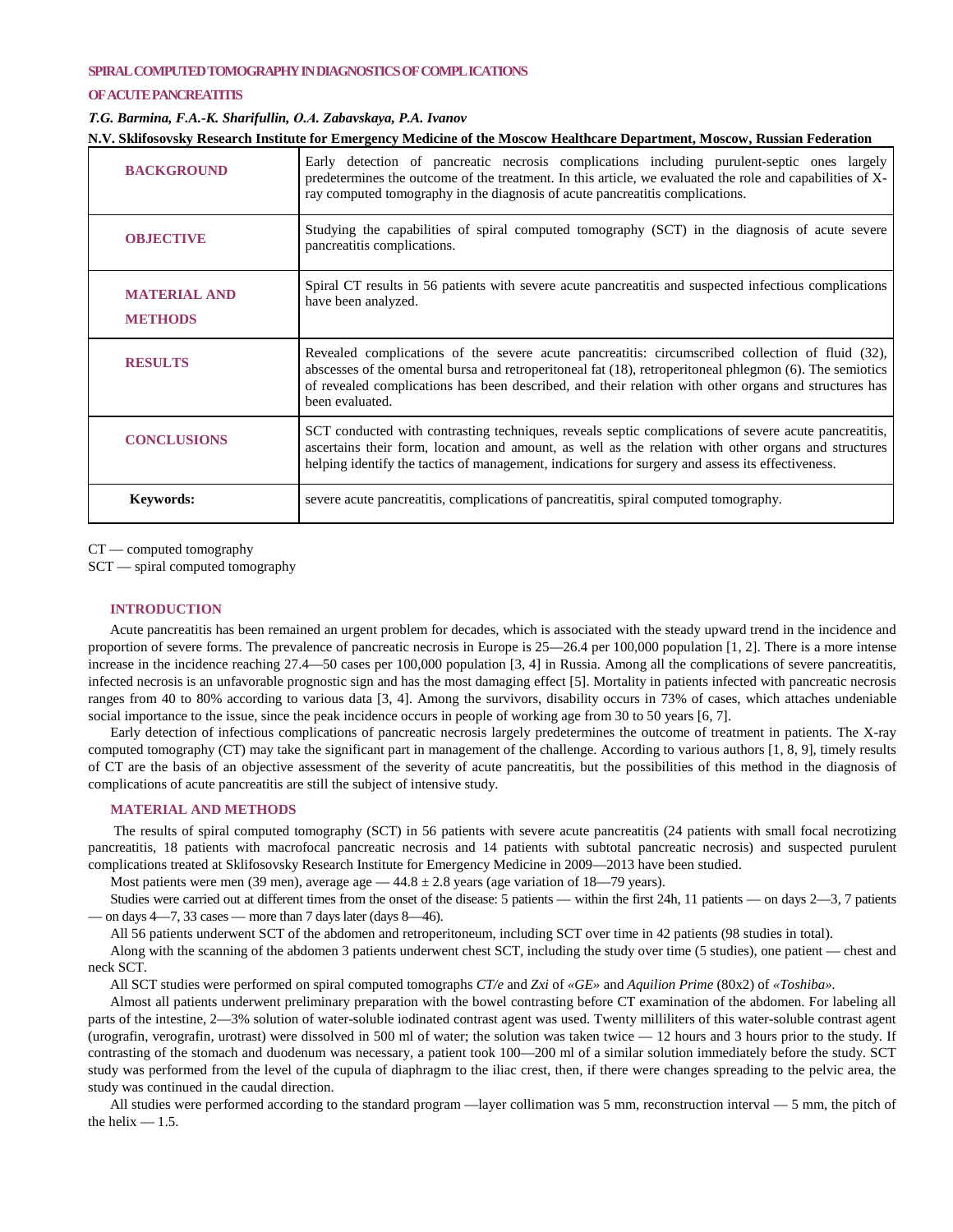In the postoperative period, in order to identify undrained purulent collections and evaluate changes in inflammatory process of retroperitoneal fat, fistulography was conducted — filling the retroperitoneal cavities with a water-soluble contrast agent (76% Urografin) through the drain tubes.

The method of contrast bolus enhancement was used after the native study in order to improve the resolution of the CT.

An automatic injector was used for its performance, which was connected to the catheter of 18 or 20 *G* in diameter, set in the elbow or central vein. Then, iso-osmolar nonionic contrast agent was administered (concentration — 320 mg iodine/ml, volume — 100 ml, rate — 3 ml/sec). Scan delay averaged 30, 60 and 160 seconds. Preliminary analysis of SCT results was performed on a working console. The images obtained were subjected to qualitative (position, shape, dimensions, contours, texture, and density) and quantitative analysis (dimensions in mm, volume in cm<sup>3</sup>, density in Hounsfield units). Then, postprocessing manipulation of images with the construction of multiplanar reformations was performed on a workstation.

SCT data were verified by the results of operations, autopsies and other clinical and hardware methods.

#### **RESULTS AND DISCUSSION**

Circumscribed collections of fluid (Fig. 1) were identified in 32 patients (49 cases). Non-compliance of the number of patients and studies occurred due to combination of two liquid accumulations of various localization in 11 patients and combination of 3 fluid accumulations of various localization in the other 3 patients.

According to the amount of pancreas destruction, patients with small focal pancreatic necrosis dominated in this group — 15 patients, 9 patients had macrofocal pancreatic necrosis and 8 patients had subtotal necrosis.

Circumscribed collections of fluid were visualized as areas with values of liquid density (18.4 ± 2.4 Hounsfield units), irregularly shaped, with sufficiently clear uneven contours (without visualization of the wall), of non-homogenious structure in 10 cases due to areas with densities of soft tissue (sequesters) located in the central parts. Most often, the liquid was revealed in the omental bursa (22 studies), in paracolic space on the left and right — 11 and 9 observations respectively, in the pararenal space on the left and right — 3 cases, and in the splenic hilum one observation. The liquid volume ranged from 50 to 476 cm<sup>3</sup> (289.9  $\pm$  10.2 cm<sup>3</sup> on the average). No areas of contrast agent accumulation within the liquid accumulations described above have been identified after intravenous administration of a contrast solution.

After SCT study, 28 patients underwent percutaneous drainage of fluid accumulations under ultrasound guidance with subsequent bacteriological analyzes of these contents, 4 patients underwent surgery (sanitation laparotomy, sequestrectomy, drainage of retroperitoneal space), also followed by bacteriological examination. Signs of infection of the collected contents were found in 14 patients, 18 patients had sterile contents. When comparing SCT semiotics of fluid accumulation in these 2 groups no distinctive CT signs were found.

In 18 patients, local purulent abscess in the form of abscesses of omental bursa and retroperitoneal fat was revealed (Fig. 2). According to the amount of pancreas destruction, patients with subtotal pancreatic necrosis dominated in this group  $-10$  cases, 8 patients had pancreatic macrofocal necrosis. In 8 patients, the abscess localized in the omental bursa, in 4 cases — in the head of pancreas, in 3 cases — at the splenic hilum, in 2 cases — in the paracolic space on the right and in one patient — in the subdiaphragmatic space.

Abscesses were visualized as zones with the values of density of fluid (18.2  $\pm$  2.3 Hounsfield units), of irregular spherical shape, with unclear contours, and with inhomogeneous structure due to areas with density of soft tissues located peripherally (as a capsule of 4—7 mm thickness) and in two cases in the central sections (sequesters), with single areas of gas inclusions in 13 patients. After intravenous contrast enchancement, accumulation of the agent was observed in the peripheral areas that formed the wall of the visualized purulent cavities (capsule), preferably in the delayed phase. Visualization of a purulent cavity became clearer against infiltrative destructive changes of the retroperitoneal fat. Abscesses volume ranged from 55 to 610 cm<sup>3</sup> (196.2  $\pm$  3.3 cm<sup>3</sup> on the average)

In all cases of omental bursa abscess the pathological process involved the stomach wall, deforming it and pushing the stomach anteriorly and upward. In the abscesses of retroperitoneal localization involvement of various organs depended on the location of the changed area: the vascular pedicle of the spleen and the walls of the descending colon were involved into pathological process in the pancreatic tail necrosis, and when changes preferentially occurred in the pancreatic head, the pathological process extended to the duodenum.

After SCT study all patients underwent percutaneous drainage of abscesses under the ultrosound guidance, which was failed in one case and followed by surgery (laparotomy, necrsequesterectomy**,** burso-omentostomy, sanitation and drainage of the abdominal cavity and retroperitoneal space), purulent contents were obtained.

Retroperitoneal phlegmon (Fig. 3) was diagnosed in 6 patients: with small-focal pancreatic necrosis in four patients and two — with macrofocal necrosis.

CT semiotics of the phlegmon of retroperitoneal space was characterized by extensive imaging area with values of density of the liquid in the retroperitoneal fat, of irregular shape, with indistinct contours and inhomogeneous structure due to areas with values of soft tissue located centrally (sequesters), and gas. In three patients, the disease process localized in paracolic and pararenal spaces on the left, in two patients —in paracolic and pararenal spaces on both sides and in one other patient — in paraduodenal and paracolic spaces on the right with the spread anteriorly on the gastrointestinal ligament and the mesentery of the small intestine. The involvement of other organs and tissues depended on the location of the area of changes.

After SCT all patients underwent surgery — laparotomy, necrsequesterectomy**,** drainage and tamponade of the retroperitoneal space.

In one patient, thrombophlebitis of the internal jugular vein (Fig. 4) and lung abscess (Fig. 5) were revealed along with the omental bursa abscess. During SCT study in this patient, the internal jugular vein was dilated, had indistinct contours and inhomogeneous structure due to low density areas (thrombotic masses), filling almost the entire lumen of the vein, with an accumulation defect at intravenous bolus contrast enhancement in the venous phase. Density of perivascular space fat was diffusely increased with the presence of focal and linear areas with the density of the soft tissue. Infiltrative changes of fatty tissue spread on the upper anterior mediastinum and soft tissues of the chest wall.

Lung abscess formation was visualized as a liquid with density values, of a round shape, with quite clear contours, non-gomogeneous structure due to the presence of areas with peripheral densities of soft tissue (capsules) and inclusions of gas above the liquid level. The abscess located in the III segment of the left lung, of 30 cm<sup>3</sup> volume.

In 42 patients, SCT was performed in over time in the postoperative period to assess the effectiveness of surgical treatment. There were 38 patients with positive changes (Fig. 6) as reduction of the amount and distribution of pathological changes. In four patients, despite performed drainage of retroperitoneal fat, further development of purulent process was observed in the postoperative period (Fig. 7), which was the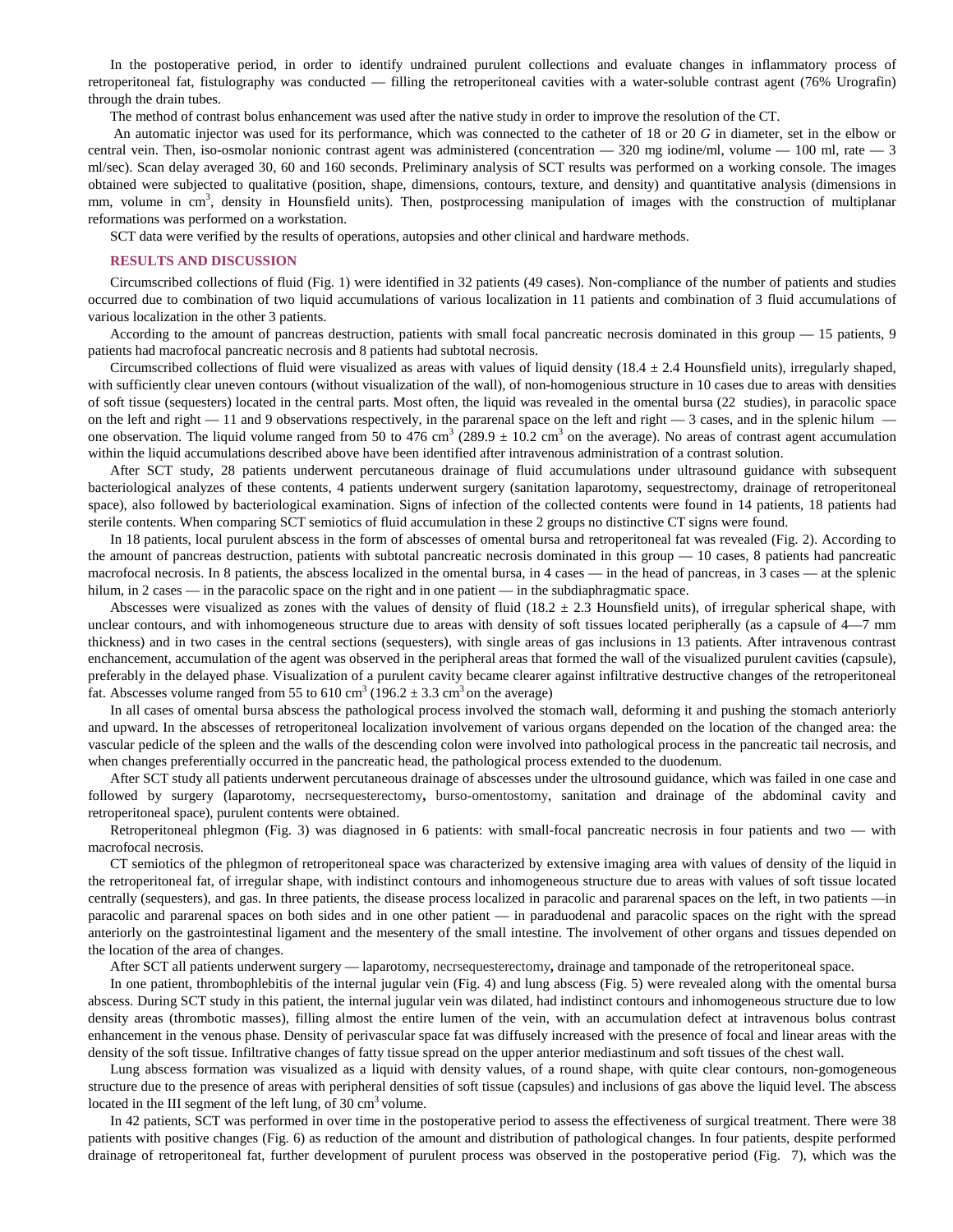increase in the volume and range of changes and in the presence of liquid formations, not communicating with cavities contrasted at fistulography. Patients were re-operated, taking into account the data of SCT on undrained retroperitoneal abscesses.

# **FINDINGS**

1. SCT study in patients with severe acute pancreatitis must be necessarily combined with contrast enhancement techniques in order to improve the accuracy of the method.

2. SCT allows to reveal infectious complications of severe acute pancreatitis, to ascertain their form, location and volume, as well as the relation with other organs and structures.

3. Inclusion of gas into the pathological areas with severe acute pancreatitis is a direct CT sign of purulence.

4. In order to identify undrained purulent formation and evaluate changes of inflammatory process in the retroperitoneal fat, the regular study should be complemented with fistulography.

5. SCT diagnosis of septic complications of pancreatic necrosis helps identify the tactics of management, indications for surgery and assess its effectiveness.



Fig. 1. Spiral computed tomography of the abdomen. Circumscribed fluid accumulation in the projection of omental bursa and gastro-colic ligament



Fig. 2. Spiral computed tomography of the abdomen. Abscess of the omental bursa



Fig. 3. Spiral computed tomography of the abdomen. Retroperitoneal phlegmon



Fig. 4. Spiral computed tomography of the neck. Thrombophlebitis of the internal jugular vein on the right side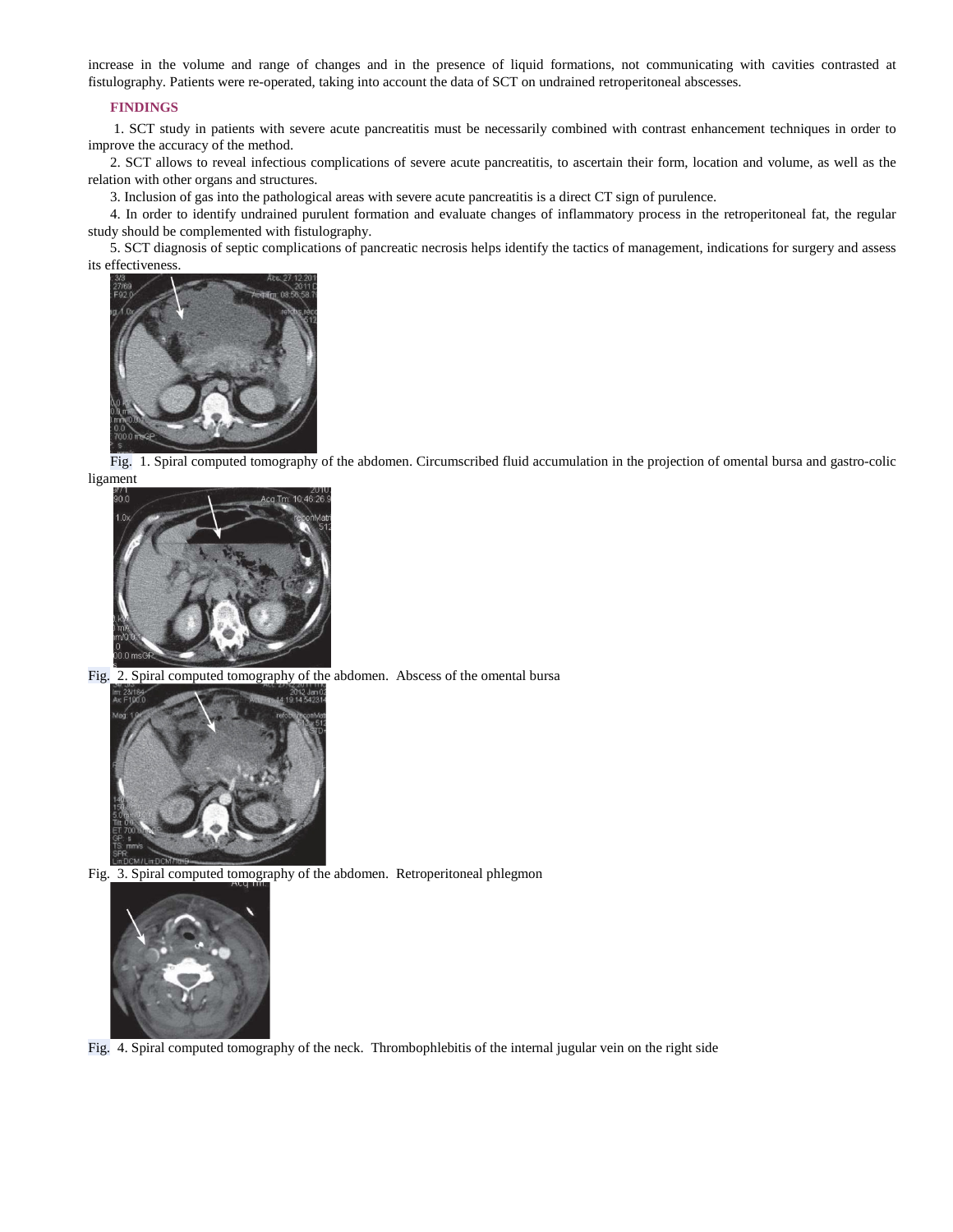

Fig. 5. Spiral CT of the chest. Abscess of the left lung





Fig. 6. Spiral computed tomography of the abdomen. Circumscribed fluid accumulation in the projection of omental bursa and gastro-colic ligament: *a* - before draining, *b* - 2 days after drainage (decrease in the volume of the liquid accumulation)





Fig. 7. Spiral computed tomography of the abdomen: *a* – drained abscess of the pancreatic body and omental bursa; *b* - undrained abscess of the subdiaphragmatic space

# **REFERENCES**

- 1. Toh S.K., Phillips S., Johnson C.D. A prospective audit against national standards of the presentation and management of acute pancreatitis in the South of England. *Gut*. 2000; 46 (2): 239–243.
- 2. Turcu F. Minimally invasive approach in gallstone disease complicated with acute pancreatitis. *Chirurgia (Bucur)*. 2005; 100 (1): 35–40.
- 3. Kostyuchenko A.L., Filin V.I. *Neotlozhnaya pankreatologiya: spravochnik dlya vrachey* [Emergency pancreatology]. Moscow: DEAN Publ., 2000. 480 p. (In Russian).
- 4. Pugayev A.V., Achkasov E.E. *Ostryy pankreatit* [Acute pancreatitis]. Moscow: Profil' Publ., 2007. 360 p. (In Russian).
- 5. Karapysh D.V. *Profilaktika gnoyno-septicheskikh oslozhneniy ostrogo destruktivnogo pankreatita: dis. … kand. med. nauk.* [Prevention of septic complications of acute destructive pancreatitis. Cand. med. sci. diss.]. Ryazan', 2009. 154 p. (In Russian).
- 6. Galperin E.I., Dyuzheva T.G., Dokuchayev K.V. Minimal'no invazivnye vmeshatel'stva na sal'nikovoy sumke i zabryushinnoy kletchatke v profilaktike i lechenii infitsirovannogo pankreonekroza [Minimally-invasive intervention on omental bursa and retroperitoneal fat in the